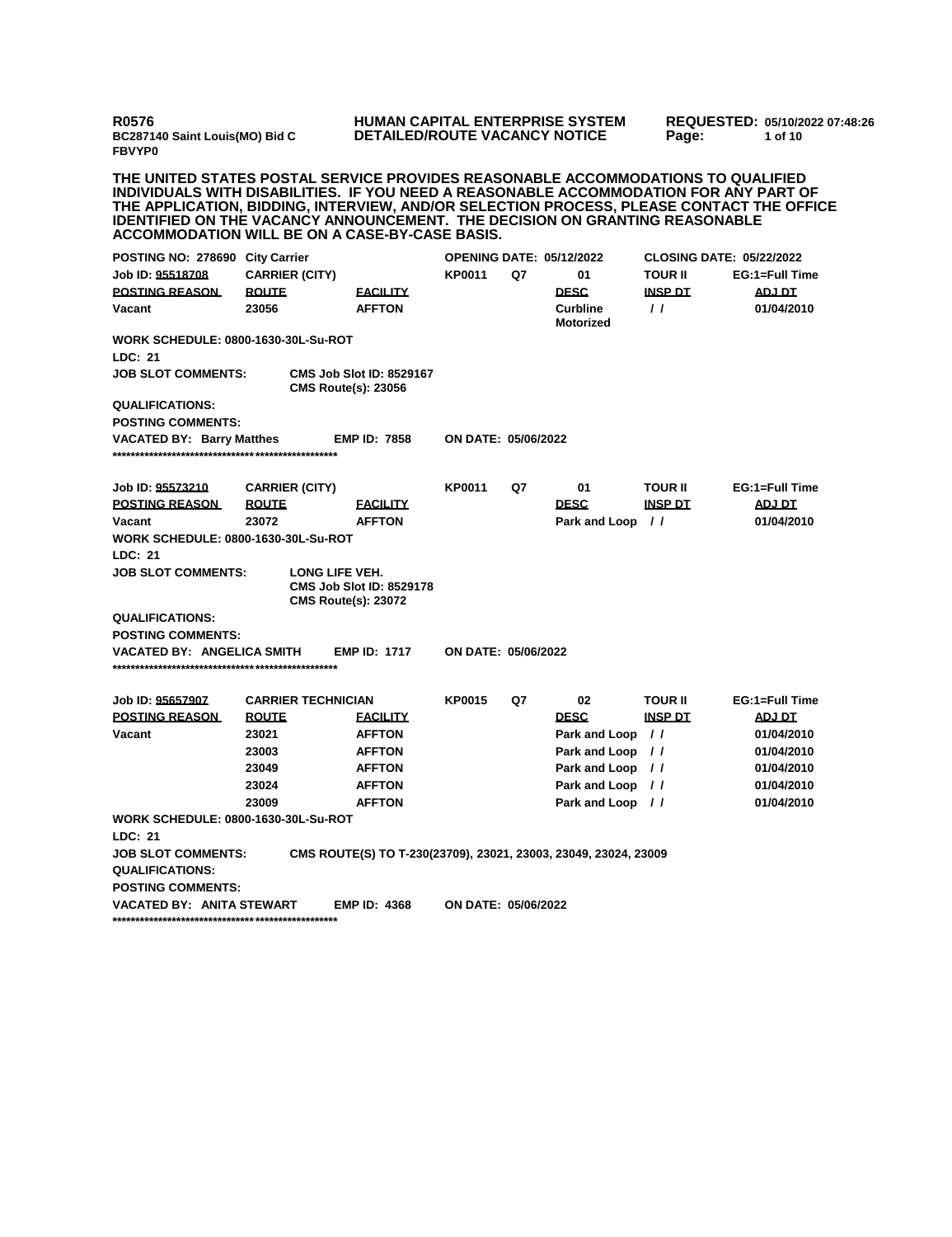**R0576 BC287140 Saint Louis(MO) Bid C FBVYP0 HUMAN CAPITAL ENTERPRISE SYSTEM DETAILED/ROUTE VACANCY NOTICE REQUESTED: 05/10/2022 07:48:26 Page: 2 of 10 Job ID: 95702812 CARRIER TECHNICIAN KP0015 Q7 02 TOUR II EG:1=Full Time POSTING REASON ROUTE FACILITY DESC INSP DT ADJ DT Vacant 23001 AFFTON Park and Loop / / 01/04/2010 23029 AFFTON Park and Loop / / 01/04/2010 23036 AFFTON Park and Loop / / 01/04/2010 23042 AFFTON Park and Loop / / 01/04/2010 23045 AFFTON Park and Loop / / 01/04/2010 WORK SCHEDULE: 0800-1630-30L-Su-ROT LDC: 21 JOB SLOT COMMENTS: T-183(23704) CMS Route(s): 23045, 23042, 23036, 23029, 23001 CMS Job Slot ID: 8529183 QUALIFICATIONS: POSTING COMMENTS: VACATED BY: MALIK SLAUGHTER JOHNSON EMP ID: 5170 ON DATE: 05/06/2022 \*\*\*\*\*\*\*\*\*\*\*\*\*\*\*\*\*\*\*\*\*\*\*\*\*\*\*\*\*\*\*\*\*\*\*\*\*\*\*\*\*\*\*\*\*\*\*\*\* Job ID: 95742398 CARRIER (CITY) KP0011 Q7 01 TOUR II EG:1=Full Time POSTING REASON ROUTE FACILITY DESC INSP DT ADJ DT Vacant 23061 AFFTON Park and Loop / / 01/04/2010 WORK SCHEDULE: 0800-1630-30L-Su-ROT LDC: 21 JOB SLOT COMMENTS: LONG LIFE VEH. NALC AGREEMENT 11/18/2000 CMS Job Slot ID: 1473739 CMS Route(s): 23061 QUALIFICATIONS: POSTING COMMENTS: VACATED BY: DANIEL ANDRUS EMP ID: 1883 ON DATE: 05/06/2022 \*\*\*\*\*\*\*\*\*\*\*\*\*\*\*\*\*\*\*\*\*\*\*\*\*\*\*\*\*\*\*\*\*\*\*\*\*\*\*\*\*\*\*\*\*\*\*\*\* Job ID: 95880115 CARRIER (CITY) KP0011 Q7 01 EG:1=Full Time POSTING REASON ROUTE FACILITY DESC INSP DT ADJ DT Vacant 23007 AFFTON Park and Loop / / 01/04/2010 WORK SCHEDULE: 0800-1630-30L-Su-ROT LDC: 21 JOB SLOT COMMENTS: CMS Job Slot ID: 8530286 CMS Route(s): 23007 QUALIFICATIONS: POSTING COMMENTS: VACATED BY: LUIS AGOSTO-ORTIZ EMP ID: 1084 ON DATE: 04/22/2022 \*\*\*\*\*\*\*\*\*\*\*\*\*\*\*\*\*\*\*\*\*\*\*\*\*\*\*\*\*\*\*\*\*\*\*\*\*\*\*\*\*\*\*\*\*\*\*\*\* Job ID: 72005730 CARRIER (CITY) KP0011 Q7 01 TOUR II EG:1=Full Time POSTING REASON ROUTE FACILITY DESC INSP DT ADJ DT Vacant 05094 CLAYTON Dismount 04/09/2018 06/14/2018 WORK SCHEDULE: 0830-1700-30L-Su-ROT LDC: 21 JOB SLOT COMMENTS: THIS IS A COMBO ROUTE "05094" QUALIFICATIONS: POSTING COMMENTS: VACATED BY: Eric Snelson EMP ID: 2695 ON DATE: 05/06/2022 \*\*\*\*\*\*\*\*\*\*\*\*\*\*\*\*\*\*\*\*\*\*\*\*\*\*\*\*\*\*\*\*\*\*\*\*\*\*\*\*\*\*\*\*\*\*\*\*\***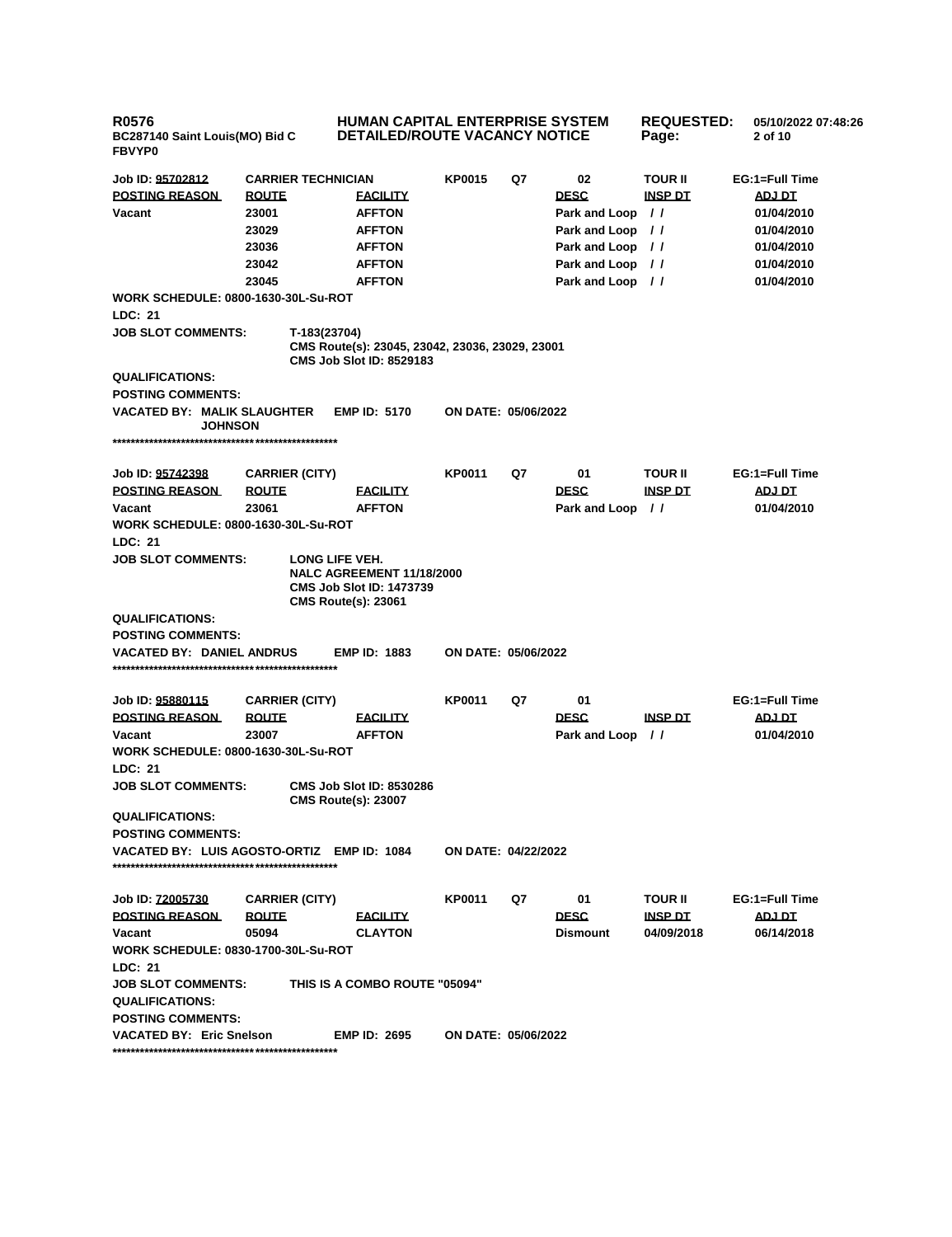| <b>R0576</b><br>BC287140 Saint Louis(MO) Bid C<br><b>FBVYP0</b> |                               | <b>HUMAN CAPITAL ENTERPRISE SYSTEM</b><br><b>DETAILED/ROUTE VACANCY NOTICE</b>                                                                                                                |                            |    |                          | <b>REQUESTED:</b><br>Page: | 05/10/2022 07:48:26<br>3 of 10 |
|-----------------------------------------------------------------|-------------------------------|-----------------------------------------------------------------------------------------------------------------------------------------------------------------------------------------------|----------------------------|----|--------------------------|----------------------------|--------------------------------|
| Job ID: 95624541                                                | <b>CARRIER (CITY)</b>         |                                                                                                                                                                                               | KP0011                     | Q7 | 01                       | TOUR II                    | EG:1=Full Time                 |
| <b>POSTING REASON</b>                                           | <b>ROUTE</b>                  | <b>EACILITY</b>                                                                                                                                                                               |                            |    | <b>DESC</b>              | <b>INSP DT</b>             | ADJ DT                         |
| Vacant                                                          | 17055                         |                                                                                                                                                                                               |                            |    | Park and Loop //         |                            | 07/24/2009                     |
| <b>WORK SCHEDULE: 0830-1700-30L-Su-ROT</b>                      |                               |                                                                                                                                                                                               |                            |    |                          |                            |                                |
| <b>LDC: 21</b>                                                  |                               |                                                                                                                                                                                               |                            |    |                          |                            |                                |
| <b>JOB SLOT COMMENTS:</b>                                       |                               | This position reports to the Clayton Branch, 7750 Maryvland Ave, St<br><b>Louis MO 63105.</b>                                                                                                 |                            |    |                          |                            |                                |
| <b>QUALIFICATIONS:</b>                                          |                               |                                                                                                                                                                                               |                            |    |                          |                            |                                |
| <b>POSTING COMMENTS:</b>                                        |                               |                                                                                                                                                                                               |                            |    |                          |                            |                                |
| <b>VACATED BY: KEFENG SHI</b>                                   |                               | <b>EMP ID: 3596</b>                                                                                                                                                                           | <b>ON DATE: 05/06/2022</b> |    |                          |                            |                                |
| Job ID: 95687321                                                | <b>CARRIER (CITY)</b>         |                                                                                                                                                                                               | <b>KP0011</b>              | Q7 | 01                       | TOUR II                    | EG:1=Full Time                 |
| <b>POSTING REASON</b>                                           | <b>ROUTE</b>                  | <b>FACILITY</b>                                                                                                                                                                               |                            |    | <b>DESC</b>              | <u>INSP DT</u>             | <b>ADJ DT</b>                  |
| Vacant                                                          | 05012                         | <b>CLAYTON</b>                                                                                                                                                                                |                            |    | Park and Loop 04/16/2018 |                            | 06/14/2018                     |
| <b>WORK SCHEDULE: 0830-1700-30L-Su-ROT</b>                      |                               |                                                                                                                                                                                               |                            |    |                          |                            |                                |
| LDC: 21                                                         |                               |                                                                                                                                                                                               |                            |    |                          |                            |                                |
| <b>JOB SLOT COMMENTS:</b>                                       |                               | <b>CMS Job Slot ID: 8491569</b><br><b>CMS Route(s): 05012</b>                                                                                                                                 |                            |    |                          |                            |                                |
| <b>QUALIFICATIONS:</b>                                          |                               |                                                                                                                                                                                               |                            |    |                          |                            |                                |
| <b>POSTING COMMENTS:</b>                                        |                               | <b>EMP ID: 9906</b>                                                                                                                                                                           |                            |    |                          |                            |                                |
| <b>VACATED BY: VENA BANKS</b>                                   |                               |                                                                                                                                                                                               | <b>ON DATE: 05/06/2022</b> |    |                          |                            |                                |
| Job ID: 95498810                                                | <b>CARRIER (CITY)</b>         |                                                                                                                                                                                               | KP0011                     | Q7 | 01                       |                            | EG:1=Full Time                 |
| <b>POSTING REASON</b>                                           | <b>ROUTE</b>                  | <b>FACILITY</b>                                                                                                                                                                               |                            |    | <b>DESC</b>              | <u>INSP DT</u>             | <b>ADJ DT</b>                  |
| Vacant                                                          | 17040                         |                                                                                                                                                                                               |                            |    | Park and Loop //         |                            | 07/24/2009                     |
| <b>WORK SCHEDULE: 0830-1700-30L-Su-ROT</b>                      |                               |                                                                                                                                                                                               |                            |    |                          |                            |                                |
| LDC: 21                                                         |                               |                                                                                                                                                                                               |                            |    |                          |                            |                                |
| <b>JOB SLOT COMMENTS:</b>                                       | MO 63155                      | This position reports to the Clayton Branch, 7750 Maryland Ave, St Louis<br>LONG LIFE VEH.<br><b>NALC UPGRADE 11/18/2000</b><br><b>CMS Job Slot ID: 8530463</b><br><b>CMS Route(s): 17040</b> |                            |    |                          |                            |                                |
| <b>QUALIFICATIONS:</b>                                          |                               |                                                                                                                                                                                               |                            |    |                          |                            |                                |
| <b>POSTING COMMENTS:</b>                                        |                               |                                                                                                                                                                                               |                            |    |                          |                            |                                |
| <b>VACATED BY: ERICA MITCHELL</b>                               |                               | <b>EMP ID: 2217</b>                                                                                                                                                                           | <b>ON DATE: 04/08/2022</b> |    |                          |                            |                                |
| Job ID: 95799989                                                | <b>CARRIER (CITY)</b>         |                                                                                                                                                                                               | <b>KP0011</b>              | Q7 | 01                       | TOUR II                    | EG:1=Full Time                 |
| <b>POSTING REASON</b>                                           | <b>ROUTE</b>                  | <b>EACILITY</b>                                                                                                                                                                               |                            |    | <b>DESC</b>              | <b>INSP DT</b>             | ADJ DT                         |
| Vacant                                                          | 17057                         |                                                                                                                                                                                               |                            |    | Park and Loop //         |                            | 07/24/2009                     |
| <b>WORK SCHEDULE: 0830-1700-30L-Su-ROT</b>                      |                               |                                                                                                                                                                                               |                            |    |                          |                            |                                |
| LDC: 21                                                         |                               |                                                                                                                                                                                               |                            |    |                          |                            |                                |
| <b>JOB SLOT COMMENTS:</b>                                       | MO 63105<br><b>POSTAL VAN</b> | THIS POSITION REPORTS TO THE CLAYTON BRANCH, 7750 MARYLAND AVE, ST LOUIS<br><b>NALC UPGRADE 11/18/2000</b><br><b>CMS Job Slot ID: 8529284</b><br><b>CMS Route(s): 17057</b>                   |                            |    |                          |                            |                                |
| <b>QUALIFICATIONS:</b>                                          | <b>OTHER VEHICLE</b>          | <b>VALID STATE DRIVER'S LICENSE</b>                                                                                                                                                           |                            |    |                          |                            |                                |
| <b>POSTING COMMENTS:</b>                                        |                               |                                                                                                                                                                                               |                            |    |                          |                            |                                |
| VACATED BY: ALEX HAYES                                          |                               | <b>EMP ID: 7085</b>                                                                                                                                                                           | ON DATE: 05/06/2022        |    |                          |                            |                                |
|                                                                 |                               |                                                                                                                                                                                               |                            |    |                          |                            |                                |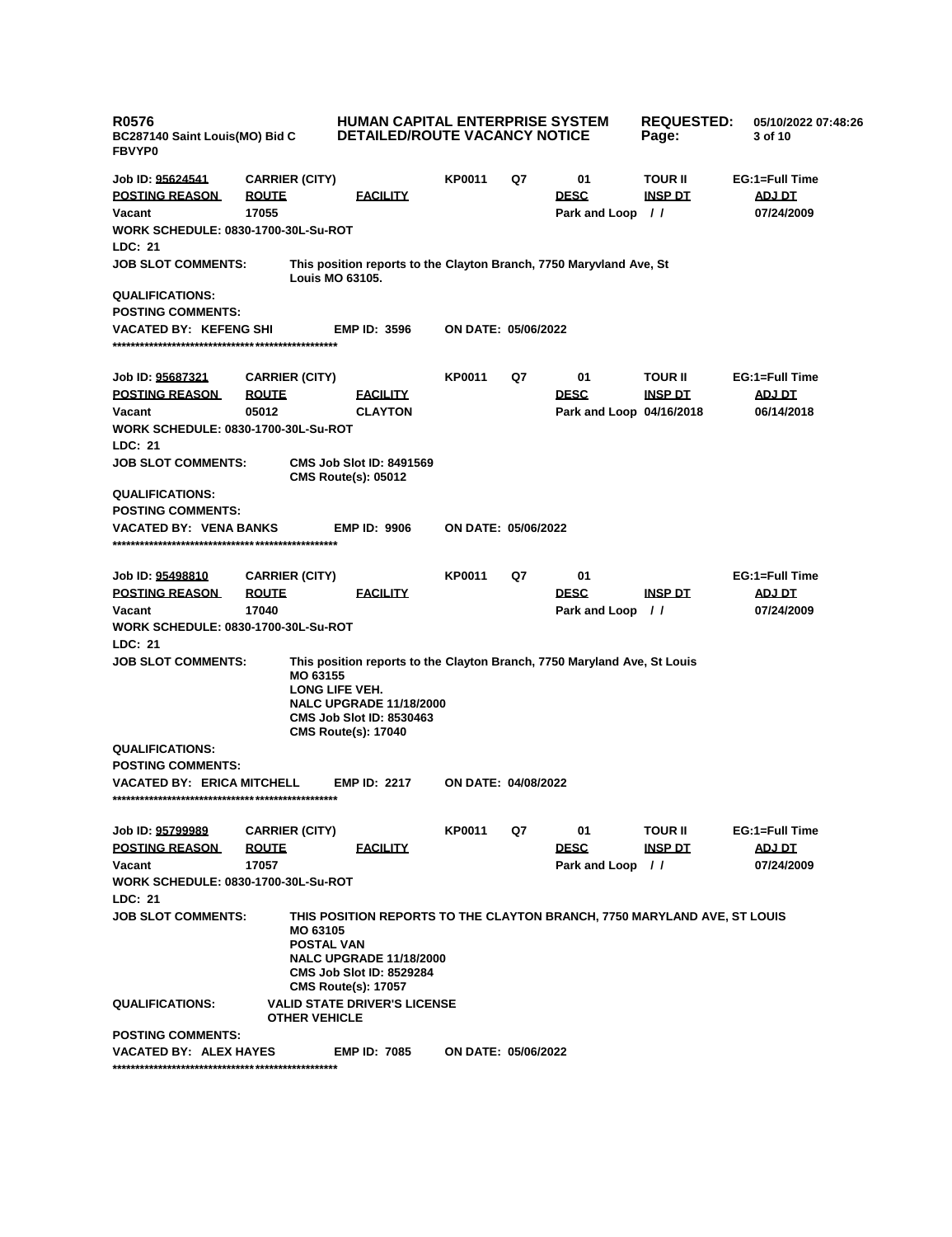| <b>HUMAN CAPITAL ENTERPRISE SYSTEM</b><br>R0576<br><b>DETAILED/ROUTE VACANCY NOTICE</b><br>BC287140 Saint Louis(MO) Bid C<br><b>FBVYP0</b> |                       |                                                                                                 |                            |    |                          | <b>REQUESTED:</b><br>Page: | 05/10/2022 07:48:26<br>4 of 10 |
|--------------------------------------------------------------------------------------------------------------------------------------------|-----------------------|-------------------------------------------------------------------------------------------------|----------------------------|----|--------------------------|----------------------------|--------------------------------|
| Job ID: 95626825                                                                                                                           | <b>CARRIER (CITY)</b> |                                                                                                 | KP0011                     | Q7 | 01                       | <b>TOUR II</b>             | EG:1=Full Time                 |
| <b>POSTING REASON</b>                                                                                                                      | <b>ROUTE</b>          | <b>EACILITY</b>                                                                                 |                            |    | <b>DESC</b>              | <b>INSP DT</b>             | <b>ADJ DT</b>                  |
| Vacant                                                                                                                                     | 14038                 | <b>TIMOTHY M GAFFNEY</b>                                                                        |                            |    | Park and Loop 03/04/2019 |                            | 06/12/2019                     |
| <b>WORK SCHEDULE: 0830-1700-30L-Su-ROT</b><br><b>LDC: 21</b>                                                                               |                       |                                                                                                 |                            |    |                          |                            |                                |
| <b>JOB SLOT COMMENTS:</b>                                                                                                                  |                       | <b>CMS Job Slot ID: 8529753</b><br><b>CMS Route(s): 14038</b>                                   |                            |    |                          |                            |                                |
| <b>QUALIFICATIONS:</b>                                                                                                                     |                       |                                                                                                 |                            |    |                          |                            |                                |
| <b>POSTING COMMENTS:</b>                                                                                                                   |                       |                                                                                                 |                            |    |                          |                            |                                |
| VACATED BY: DEANDRE JACKSON EMP ID: 5261                                                                                                   |                       |                                                                                                 | ON DATE: 05/06/2022        |    |                          |                            |                                |
| Job ID: 95872037                                                                                                                           | <b>CARRIER (CITY)</b> |                                                                                                 | KP0011                     | Q7 | 01                       | <b>TOUR II</b>             | EG:1=Full Time                 |
| <b>POSTING REASON</b>                                                                                                                      | <b>ROUTE</b>          | <b>FACILITY</b>                                                                                 |                            |    | <b>DESC</b>              | <u>INSP DT</u>             | <b>ADJ DT</b>                  |
| Vacant                                                                                                                                     | 14061                 | <b>TIMOTHY M GAFFNEY</b>                                                                        |                            |    | Park and Loop 03/04/2019 |                            | 06/12/2019                     |
| <b>WORK SCHEDULE: 0830-1700-30L-Su-ROT</b><br>LDC: 21                                                                                      |                       |                                                                                                 |                            |    |                          |                            |                                |
| <b>JOB SLOT COMMENTS:</b>                                                                                                                  |                       | <b>NALC UPGRADE 11/18/2000</b><br><b>CMS Job Slot ID: 8529759</b><br><b>CMS Route(s): 14061</b> |                            |    |                          |                            |                                |
| <b>QUALIFICATIONS:</b>                                                                                                                     |                       |                                                                                                 |                            |    |                          |                            |                                |
| <b>POSTING COMMENTS:</b>                                                                                                                   |                       |                                                                                                 |                            |    |                          |                            |                                |
| <b>VACATED BY: Marrakeesh Henton</b>                                                                                                       |                       | <b>EMP ID: 2199</b>                                                                             | <b>ON DATE: 04/21/2022</b> |    |                          |                            |                                |
| Job ID: 95614842                                                                                                                           | <b>CARRIER (CITY)</b> |                                                                                                 | <b>KP0011</b>              | Q7 | 01                       | <b>TOUR II</b>             | EG:1=Full Time                 |
| <b>POSTING REASON</b>                                                                                                                      | <b>ROUTE</b>          | <b>FACILITY</b>                                                                                 |                            |    | <b>DESC</b>              | <b>INSP DT</b>             | <b>ADJ DT</b>                  |
| Vacant                                                                                                                                     | 16040                 | <b>GRAVOIS</b>                                                                                  |                            |    | Park and Loop            | $\frac{1}{2}$              | 02/24/2012                     |
| <b>WORK SCHEDULE: 0730-1600-30L-Su-ROT</b><br>LDC: 21                                                                                      |                       |                                                                                                 |                            |    |                          |                            |                                |
| <b>JOB SLOT COMMENTS:</b>                                                                                                                  |                       | <b>DAILY PARCEL PICK UP</b><br><b>CMS Job Slot ID: 8529722</b><br><b>CMS Route(s): 16040</b>    |                            |    |                          |                            |                                |
| <b>QUALIFICATIONS:</b>                                                                                                                     |                       |                                                                                                 |                            |    |                          |                            |                                |
| <b>POSTING COMMENTS:</b>                                                                                                                   |                       |                                                                                                 |                            |    |                          |                            |                                |
| <b>VACATED BY: NARVA ALLMON</b>                                                                                                            |                       | <b>EMP ID: 3057</b>                                                                             | ON DATE: 11/26/2021        |    |                          |                            |                                |
| Job ID: 95733928                                                                                                                           | <b>CARRIER (CITY)</b> |                                                                                                 | KP0011                     | Q7 | 01                       | TOUR II                    | EG:1=Full Time                 |
| <b>POSTING REASON</b>                                                                                                                      | <b>ROUTE</b>          | <b>FACILITY</b>                                                                                 |                            |    | <b>DESC</b>              | <u>INSP DT</u>             | ADJ DT                         |
| Vacant                                                                                                                                     | 16048                 | <b>GRAVOIS</b>                                                                                  |                            |    | Park and Loop            | $\prime$                   | 02/24/2012                     |
| <b>WORK SCHEDULE: 0730-1600-30L-Su-ROT</b><br>LDC: 21                                                                                      |                       |                                                                                                 |                            |    |                          |                            |                                |
| <b>JOB SLOT COMMENTS:</b>                                                                                                                  |                       | <b>LONG LIFE VEH</b><br><b>CMS Job Slot ID: 8529705</b><br><b>CMS Route(s): 16048</b>           |                            |    |                          |                            |                                |
| <b>QUALIFICATIONS:</b><br><b>POSTING COMMENTS:</b>                                                                                         |                       |                                                                                                 |                            |    |                          |                            |                                |
| <b>VACATED BY: SHAQUELLA SIMS</b>                                                                                                          |                       | <b>EMP ID: 0942</b>                                                                             | <b>ON DATE: 04/22/2022</b> |    |                          |                            |                                |
|                                                                                                                                            |                       |                                                                                                 |                            |    |                          |                            |                                |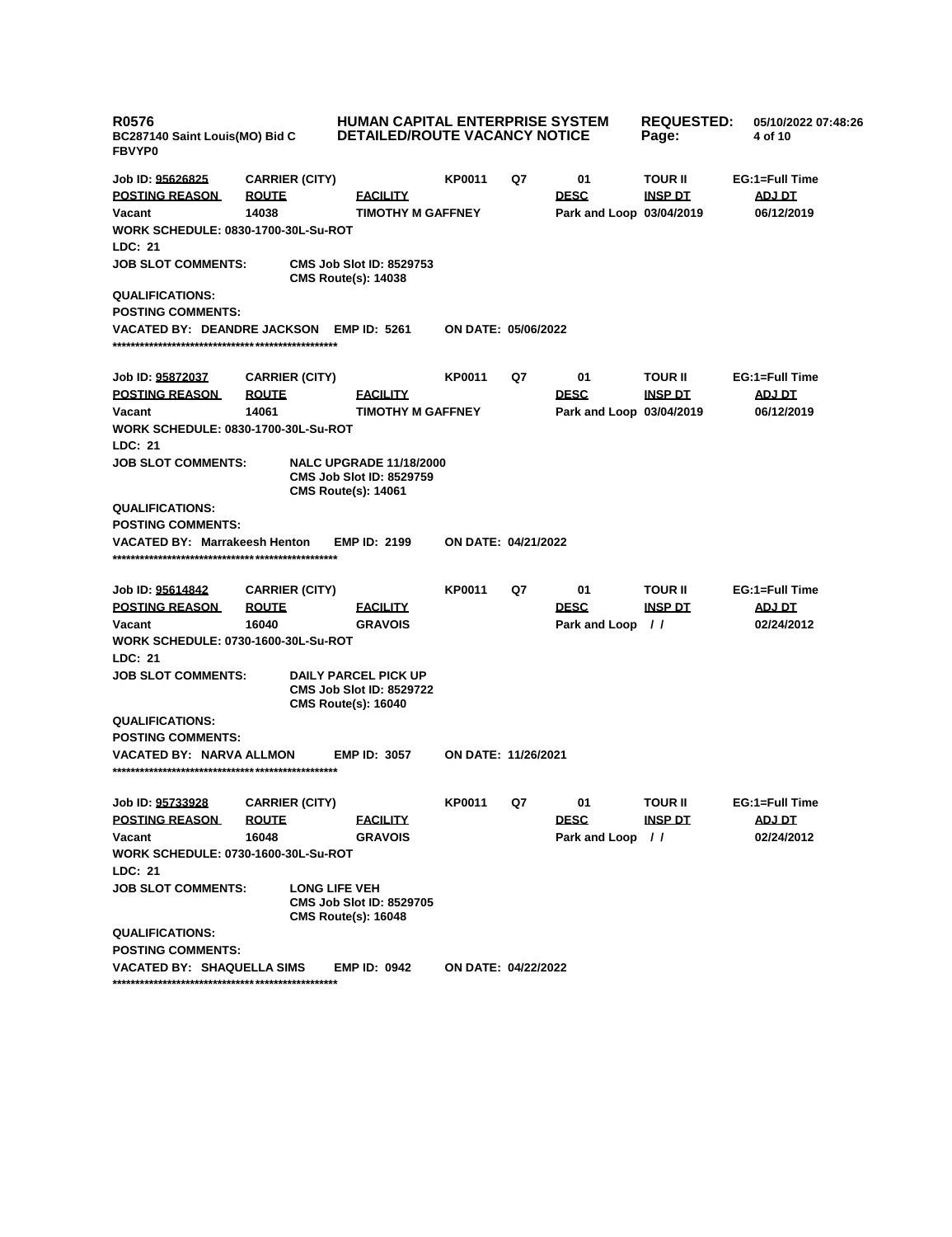| <b>R0576</b><br>BC287140 Saint Louis(MO) Bid C<br><b>FBVYP0</b> |                                                | <b>HUMAN CAPITAL ENTERPRISE SYSTEM</b><br><b>DETAILED/ROUTE VACANCY NOTICE</b> |                     |    |                                    | <b>REQUESTED:</b><br>Page:                   | 05/10/2022 07:48:26<br>5 of 10                |
|-----------------------------------------------------------------|------------------------------------------------|--------------------------------------------------------------------------------|---------------------|----|------------------------------------|----------------------------------------------|-----------------------------------------------|
| Job ID: 95779011<br><b>POSTING REASON</b><br>Vacant             | <b>CARRIER (CITY)</b><br><b>ROUTE</b><br>16004 | <b>FACILITY</b><br><b>GRAVOIS</b>                                              | KP0011              | Q7 | 01<br><b>DESC</b><br>Park and Loop | <b>TOUR II</b><br><b>INSP DT</b><br>$\prime$ | EG:1=Full Time<br><b>ADJ DT</b><br>02/24/2012 |
| <b>WORK SCHEDULE: 0730-1600-30L-Su-ROT</b><br>LDC: 21           |                                                |                                                                                |                     |    |                                    |                                              |                                               |
| <b>JOB SLOT COMMENTS:</b>                                       |                                                | <b>CMS Job Slot ID: 8529687</b><br><b>CMS Route(s): 16004</b>                  |                     |    |                                    |                                              |                                               |
| <b>QUALIFICATIONS:</b>                                          |                                                |                                                                                |                     |    |                                    |                                              |                                               |
| <b>POSTING COMMENTS:</b>                                        |                                                |                                                                                |                     |    |                                    |                                              |                                               |
| <b>VACATED BY: CRAIG BARBIAN</b>                                |                                                | <b>EMP ID: 3542</b>                                                            | ON DATE: 05/06/2022 |    |                                    |                                              |                                               |
| Job ID: 95867783                                                | <b>CARRIER (CITY)</b>                          |                                                                                | <b>KP0011</b>       | Q7 | 01                                 | <b>TOUR II</b>                               | EG:1=Full Time                                |
| <b>POSTING REASON</b>                                           | <b>ROUTE</b>                                   | <b>FACILITY</b>                                                                |                     |    | <b>DESC</b>                        | <u>INSP DT</u>                               | <u>ADJ DT</u>                                 |
| Vacant                                                          | 16055                                          | <b>GRAVOIS</b>                                                                 |                     |    | Park and Loop                      | $\prime$                                     | 02/24/2012                                    |
| <b>WORK SCHEDULE: 0730-1600-30L-Su-ROT</b>                      |                                                |                                                                                |                     |    |                                    |                                              |                                               |
| LDC: 21<br><b>JOB SLOT COMMENTS:</b>                            |                                                |                                                                                |                     |    |                                    |                                              |                                               |
| <b>QUALIFICATIONS:</b>                                          |                                                |                                                                                |                     |    |                                    |                                              |                                               |
| <b>POSTING COMMENTS:</b>                                        |                                                |                                                                                |                     |    |                                    |                                              |                                               |
| <b>VACATED BY: ROMEO BUTLER</b>                                 |                                                | <b>EMP ID: 4267</b>                                                            | ON DATE: 05/06/2022 |    |                                    |                                              |                                               |
| Job ID: 95469289                                                | <b>CARRIER (CITY)</b>                          |                                                                                | <b>KP0011</b>       | Q7 | 01                                 | <b>TOUR II</b>                               | EG:1=Full Time                                |
| <b>POSTING REASON</b>                                           | <b>ROUTE</b>                                   | <b>FACILITY</b>                                                                |                     |    | <b>DESC</b>                        | <u>INSP DT</u>                               | <b>ADJ DT</b>                                 |
| Vacant                                                          | 36012                                          | <b>JENNINGS</b>                                                                |                     |    | Park and Loop 04/17/2017           |                                              | 09/23/2019                                    |
| <b>WORK SCHEDULE: 0800-1630-30L-Su-ROT</b>                      |                                                |                                                                                |                     |    |                                    |                                              |                                               |
| LDC: 21                                                         |                                                |                                                                                |                     |    |                                    |                                              |                                               |
| <b>JOB SLOT COMMENTS:</b>                                       |                                                | <b>CMS Job Slot ID: 8529944</b><br><b>CMS Route(s): 36012</b>                  |                     |    |                                    |                                              |                                               |
| <b>QUALIFICATIONS:</b>                                          |                                                |                                                                                |                     |    |                                    |                                              |                                               |
| <b>POSTING COMMENTS:</b>                                        |                                                |                                                                                |                     |    |                                    |                                              |                                               |
| <b>VACATED BY: JERRY FAYNE</b>                                  |                                                | <b>EMP ID: 8863</b>                                                            | ON DATE: 05/06/2022 |    |                                    |                                              |                                               |
| Job ID: 95677526                                                | <b>CARRIER (CITY)</b>                          |                                                                                | KP0011              | Q7 | 01                                 | <b>TOUR II</b>                               | EG:1=Full Time                                |
| <b>POSTING REASON</b>                                           | <b>ROUTE</b>                                   | <b>EACILITY</b>                                                                |                     |    | <b>DESC</b>                        | <b>INSP DT</b>                               | <b>ADJ DT</b>                                 |
| Vacant                                                          | 36090                                          | <b>JENNINGS</b>                                                                |                     |    | Park and Loop 04/24/2017           |                                              | 09/23/2019                                    |
| WORK SCHEDULE: 0800-1630-30L-Su-ROT<br>LDC: 21                  |                                                |                                                                                |                     |    |                                    |                                              |                                               |
| <b>JOB SLOT COMMENTS:</b>                                       |                                                | <b>CMS Job Slot ID: 8530085</b><br><b>CMS Route(s): 36090</b>                  |                     |    |                                    |                                              |                                               |
| <b>QUALIFICATIONS:</b><br><b>POSTING COMMENTS:</b>              |                                                |                                                                                |                     |    |                                    |                                              |                                               |
| <b>VACATED BY: Jennifer Reynolds</b>                            |                                                | <b>EMP ID: 4637</b>                                                            | ON DATE: 05/06/2022 |    |                                    |                                              |                                               |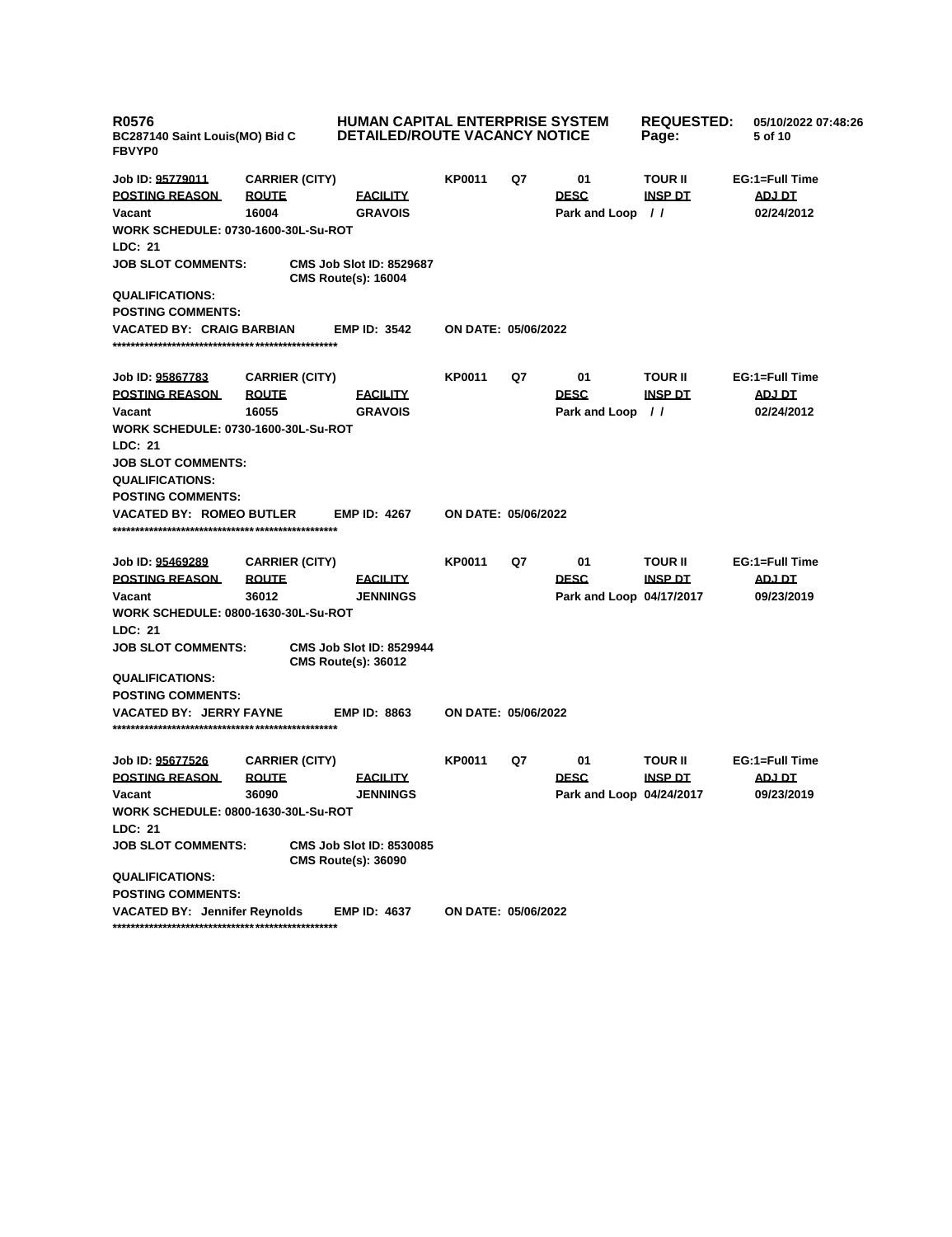| <b>R0576</b><br><b>FBVYP0</b>                         | <b>HUMAN CAPITAL ENTERPRISE SYSTEM</b><br><b>DETAILED/ROUTE VACANCY NOTICE</b><br>BC287140 Saint Louis(MO) Bid C |                                                               |                     | <b>REQUESTED:</b><br>Page: | 05/10/2022 07:48:26<br>6 of 10 |                |                |
|-------------------------------------------------------|------------------------------------------------------------------------------------------------------------------|---------------------------------------------------------------|---------------------|----------------------------|--------------------------------|----------------|----------------|
| Job ID: 95580988                                      | <b>CARRIER (CITY)</b>                                                                                            |                                                               | KP0011              | Q7                         | 01                             | <b>TOUR II</b> | EG:1=Full Time |
| <b>POSTING REASON</b>                                 | <b>ROUTE</b>                                                                                                     | <b>FACILITY</b>                                               |                     |                            | <b>DESC</b>                    | <b>INSP DT</b> | <b>ADJ DT</b>  |
| Vacant                                                | 22068                                                                                                            | <b>KIRKWOOD</b>                                               |                     |                            | Park and Loop                  | $\frac{1}{2}$  | 02/25/2012     |
| WORK SCHEDULE: 0800-1630-30L-Su-ROT                   |                                                                                                                  |                                                               |                     |                            |                                |                |                |
| LDC: 21                                               |                                                                                                                  |                                                               |                     |                            |                                |                |                |
| <b>JOB SLOT COMMENTS:</b>                             |                                                                                                                  | <b>CMS Job Slot ID: 8529823</b><br><b>CMS Route(s): 22068</b> |                     |                            |                                |                |                |
| <b>QUALIFICATIONS:</b>                                |                                                                                                                  |                                                               |                     |                            |                                |                |                |
| <b>POSTING COMMENTS:</b>                              |                                                                                                                  |                                                               |                     |                            |                                |                |                |
| VACATED BY: Michael Goheen                            |                                                                                                                  | <b>EMP ID: 5025</b>                                           | ON DATE: 05/06/2022 |                            |                                |                |                |
|                                                       |                                                                                                                  |                                                               |                     |                            |                                |                |                |
| Job ID: <u>95829606</u>                               | <b>CARRIER (CITY)</b>                                                                                            |                                                               | <b>KP0011</b>       | Q7                         | 01                             |                | EG:1=Full Time |
| <u>POSTING REASON</u>                                 | <b>ROUTE</b>                                                                                                     | <b>FACILITY</b>                                               |                     |                            | <b>DESC</b>                    | <u>INSP DT</u> | <u>ADJ DT</u>  |
| Vacant                                                | 22001                                                                                                            | <b>KIRKWOOD</b>                                               |                     |                            | Park and Loop                  | $\frac{1}{2}$  | 02/25/2012     |
| WORK SCHEDULE: 0800-1630-30L-Su-ROT                   |                                                                                                                  |                                                               |                     |                            |                                |                |                |
| <b>LDC: 21</b>                                        |                                                                                                                  |                                                               |                     |                            |                                |                |                |
| <b>JOB SLOT COMMENTS:</b>                             |                                                                                                                  | <b>CMS Job Slot ID: 8530310</b><br><b>CMS Route(s): 22001</b> |                     |                            |                                |                |                |
| <b>QUALIFICATIONS:</b>                                |                                                                                                                  |                                                               |                     |                            |                                |                |                |
| <b>POSTING COMMENTS:</b>                              |                                                                                                                  |                                                               |                     |                            |                                |                |                |
| VACATED BY: BRANDI                                    |                                                                                                                  | <b>EMP ID: 8841</b>                                           | ON DATE: 04/15/2022 |                            |                                |                |                |
|                                                       | <b>NICKELBERRY</b>                                                                                               |                                                               |                     |                            |                                |                |                |
|                                                       |                                                                                                                  |                                                               |                     |                            |                                |                |                |
| Job ID: 95568897                                      | <b>CARRIER (CITY)</b>                                                                                            |                                                               | <b>KP0011</b>       | Q7                         | 01                             | <b>TOUR II</b> | EG:1=Full Time |
| <b>POSTING REASON</b>                                 | <b>ROUTE</b>                                                                                                     | <b>FACILITY</b>                                               |                     |                            | <b>DESC</b>                    | <b>INSP DT</b> | <b>ADJ DT</b>  |
| Vacant                                                | 19070                                                                                                            | <b>MACKENZIE POINTE</b>                                       |                     |                            | Park and Loop 04/16/2012       |                | 07/19/2012     |
| WORK SCHEDULE: 0800-1630-30L-Su-ROT                   |                                                                                                                  |                                                               |                     |                            |                                |                |                |
| <b>LDC: 21</b>                                        |                                                                                                                  |                                                               |                     |                            |                                |                |                |
| <b>JOB SLOT COMMENTS:</b>                             |                                                                                                                  | <b>CMS Job Slot ID: 8529885</b><br><b>CMS Route(s): 19070</b> |                     |                            |                                |                |                |
| <b>QUALIFICATIONS:</b>                                |                                                                                                                  |                                                               |                     |                            |                                |                |                |
| <b>POSTING COMMENTS:</b>                              |                                                                                                                  |                                                               |                     |                            |                                |                |                |
| VACATED BY: SYLVESTER CHATMAN EMP ID: 3905            |                                                                                                                  |                                                               | ON DATE: 05/06/2022 |                            |                                |                |                |
|                                                       |                                                                                                                  |                                                               |                     |                            |                                |                |                |
| Job ID: 95661577                                      | <b>CARRIER TECHNICIAN</b>                                                                                        |                                                               | <b>KP0015</b>       | Q7                         | 02                             | <b>TOUR II</b> | EG:1=Full Time |
| <b>POSTING REASON</b>                                 | <b>ROUTE</b>                                                                                                     | <b>FACILITY</b>                                               |                     |                            | <b>DESC</b>                    | <b>INSP DT</b> | <u>ADJ DT</u>  |
| Vacant                                                | 19005                                                                                                            | <b>MACKENZIE POINTE</b>                                       |                     |                            | Park and Loop 06/21/2021       |                | 08/17/2021     |
|                                                       | 19069                                                                                                            | <b>MACKENZIE POINTE</b>                                       |                     |                            | Park and Loop 04/16/2012       |                | 07/19/2012     |
|                                                       | 19071                                                                                                            | <b>MACKENZIE POINTE</b>                                       |                     |                            | Park and Loop 04/09/2012       |                | 07/19/2012     |
|                                                       | 19081                                                                                                            | <b>MACKENZIE POINTE</b>                                       |                     |                            | Park and Loop 04/16/2012       |                | 07/19/2012     |
|                                                       | 19085                                                                                                            | <b>MACKENZIE POINTE</b>                                       |                     |                            | Park and Loop 04/09/2012       |                | 07/19/2012     |
| <b>WORK SCHEDULE: 0800-1630-30L-Su-ROT</b><br>LDC: 21 |                                                                                                                  |                                                               |                     |                            |                                |                |                |
| <b>JOB SLOT COMMENTS:</b>                             | T-67(19702)                                                                                                      | <b>CMS Job Slot ID: 8529902</b>                               |                     |                            |                                |                |                |
|                                                       |                                                                                                                  | CMS Route(s): 19005, 19069, 19071, 19081, 19085               |                     |                            |                                |                |                |
| <b>QUALIFICATIONS:</b>                                |                                                                                                                  |                                                               |                     |                            |                                |                |                |
| <b>POSTING COMMENTS:</b>                              |                                                                                                                  | <b>EMP ID: 5594</b>                                           | ON DATE: 05/06/2022 |                            |                                |                |                |
| VACATED BY: Christopher Watson                        |                                                                                                                  |                                                               |                     |                            |                                |                |                |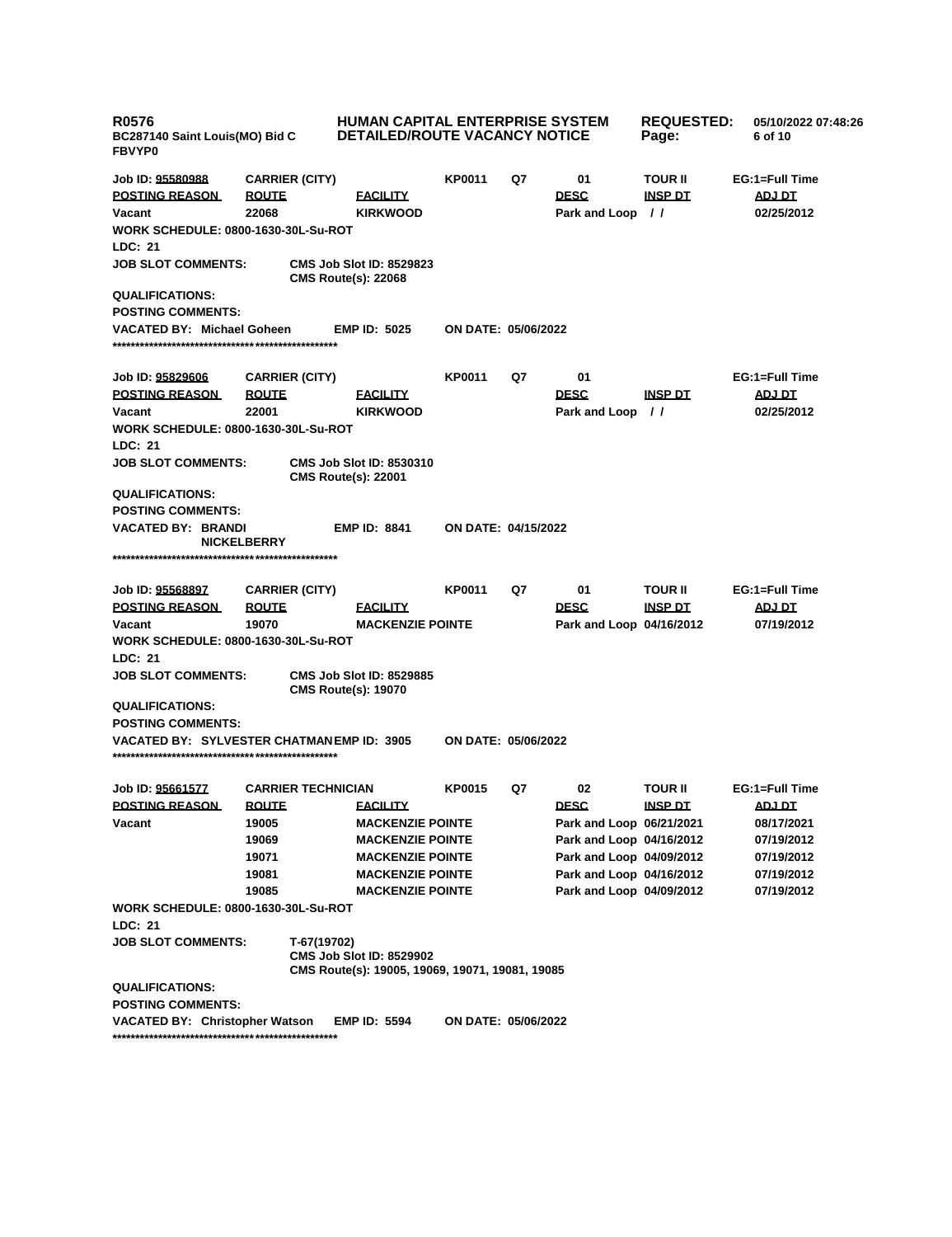| R0576<br>BC287140 Saint Louis(MO) Bid C<br><b>FBVYP0</b> |                           | <b>HUMAN CAPITAL ENTERPRISE SYSTEM</b><br><b>DETAILED/ROUTE VACANCY NOTICE</b>                                                                                                                                                         |                            |    |                          | <b>REQUESTED:</b><br>05/10/2022 07:48:26<br>7 of 10 |                |
|----------------------------------------------------------|---------------------------|----------------------------------------------------------------------------------------------------------------------------------------------------------------------------------------------------------------------------------------|----------------------------|----|--------------------------|-----------------------------------------------------|----------------|
| Job ID: 95553413                                         | <b>CARRIER (CITY)</b>     |                                                                                                                                                                                                                                        | <b>KP0011</b>              | Q7 | 01                       | <b>TOUR II</b>                                      | EG:1=Full Time |
| <b>POSTING REASON</b>                                    | <b>ROUTE</b>              | <b>FACILITY</b>                                                                                                                                                                                                                        |                            |    | <b>DESC</b>              | <b>INSP DT</b>                                      | ADJ DT         |
| Vacant                                                   | 43032                     | <b>MAPLEWOOD</b>                                                                                                                                                                                                                       |                            |    | Park and Loop 09/23/2006 |                                                     | 01/21/2010     |
| <b>WORK SCHEDULE: 0730-1600-30L-Su-ROT</b>               |                           |                                                                                                                                                                                                                                        |                            |    |                          |                                                     |                |
| LDC: 21                                                  |                           |                                                                                                                                                                                                                                        |                            |    |                          |                                                     |                |
| <b>JOB SLOT COMMENTS:</b>                                |                           | LONG LIFE VEH.<br><b>NALC UPGRADE 11/18/2000</b><br><b>CMS Job Slot ID: 8529346</b><br><b>CMS Route(s): 43032</b>                                                                                                                      |                            |    |                          |                                                     |                |
| <b>QUALIFICATIONS:</b>                                   |                           |                                                                                                                                                                                                                                        |                            |    |                          |                                                     |                |
| <b>POSTING COMMENTS:</b>                                 |                           |                                                                                                                                                                                                                                        |                            |    |                          |                                                     |                |
| <b>VACATED BY: Mark Williams</b>                         |                           | <b>EMP ID: 1075</b>                                                                                                                                                                                                                    | ON DATE: 05/28/2022        |    |                          |                                                     |                |
| Job ID: 95488740                                         | <b>CARRIER TECHNICIAN</b> |                                                                                                                                                                                                                                        | <b>KP0015</b>              | Q7 | 02                       |                                                     | EG:1=Full Time |
| <b>POSTING REASON</b>                                    | <b>ROUTE</b>              | <b>FACILITY</b>                                                                                                                                                                                                                        |                            |    | <b>DESC</b>              | <b>INSP DT</b>                                      | <b>ADJ DT</b>  |
| Vacant                                                   | 04019                     | <b>BENTON PARK</b>                                                                                                                                                                                                                     |                            |    | Park and Loop 03/04/2006 |                                                     | 01/28/2010     |
|                                                          | 04024                     | <b>BENTON PARK</b>                                                                                                                                                                                                                     |                            |    | Park and Loop 03/04/2006 |                                                     | 01/28/2010     |
|                                                          | 04029                     | <b>BENTON PARK</b>                                                                                                                                                                                                                     |                            |    | Park and Loop 03/04/2006 |                                                     | 01/28/2010     |
|                                                          | 04046                     | <b>BENTON PARK</b>                                                                                                                                                                                                                     |                            |    | Park and Loop 03/04/2006 |                                                     | 01/28/2010     |
|                                                          | 04058                     | <b>BENTON PARK</b>                                                                                                                                                                                                                     |                            |    | Park and Loop 03/04/2006 |                                                     | 01/28/2010     |
| <b>WORK SCHEDULE: 0800-1630-30L-Su-ROT</b><br>LDC: 21    |                           |                                                                                                                                                                                                                                        |                            |    |                          |                                                     |                |
| <b>JOB SLOT COMMENTS:</b>                                | T-256(04708)              | <b>MULTIPLE BEGIN TOURS, CONTACT MANAGER, MARYVILLE 314-353-6543</b><br><b>REPORTS TO MARYVILLE GARDENS, 2920 MERAMEC ST., ST LOUIS MO 63118</b><br><b>CMS Job Slot ID: 8530601</b><br>CMS Route(s): 04058, 04046, 04029, 04024, 04019 |                            |    |                          |                                                     |                |
| <b>QUALIFICATIONS:</b>                                   |                           |                                                                                                                                                                                                                                        |                            |    |                          |                                                     |                |
| <b>POSTING COMMENTS:</b>                                 |                           |                                                                                                                                                                                                                                        |                            |    |                          |                                                     |                |
| VACATED BY: ASHLEY WRIGHT                                |                           | <b>EMP ID: 7083</b>                                                                                                                                                                                                                    | <b>ON DATE: 05/06/2022</b> |    |                          |                                                     |                |
| Job ID: 95518906                                         | <b>CARRIER (CITY)</b>     |                                                                                                                                                                                                                                        | <b>KP0011</b>              | Q7 | 01                       | <b>TOUR II</b>                                      | EG:1=Full Time |
| <b>POSTING REASON</b>                                    | <b>ROUTE</b>              | <b>FACILITY</b>                                                                                                                                                                                                                        |                            |    | <b>DESC</b>              | <b>INSP DT</b>                                      | <b>ADJ DT</b>  |
| Vacant                                                   | 11006                     | <b>MARYVILLE GARDENS</b>                                                                                                                                                                                                               |                            |    | Park and Loop //         |                                                     | 02/18/2010     |
| WORK SCHEDULE: 0800-1630-30L-Su-ROT                      |                           |                                                                                                                                                                                                                                        |                            |    |                          |                                                     |                |
| LDC: 21                                                  |                           |                                                                                                                                                                                                                                        |                            |    |                          |                                                     |                |
| <b>JOB SLOT COMMENTS:</b>                                |                           | <b>LONG LIFE VEH</b><br><b>NALC UPGRADE 11/18/2000</b><br><b>CMS Job Slot ID: 8529946</b><br><b>CMS Route(s): 11006</b>                                                                                                                |                            |    |                          |                                                     |                |
| <b>QUALIFICATIONS:</b>                                   |                           |                                                                                                                                                                                                                                        |                            |    |                          |                                                     |                |
| <b>POSTING COMMENTS:</b>                                 |                           |                                                                                                                                                                                                                                        |                            |    |                          |                                                     |                |
| <b>VACATED BY: Diane Carter</b>                          |                           | <b>EMP ID: 2535</b>                                                                                                                                                                                                                    | ON DATE: 04/30/2022        |    |                          |                                                     |                |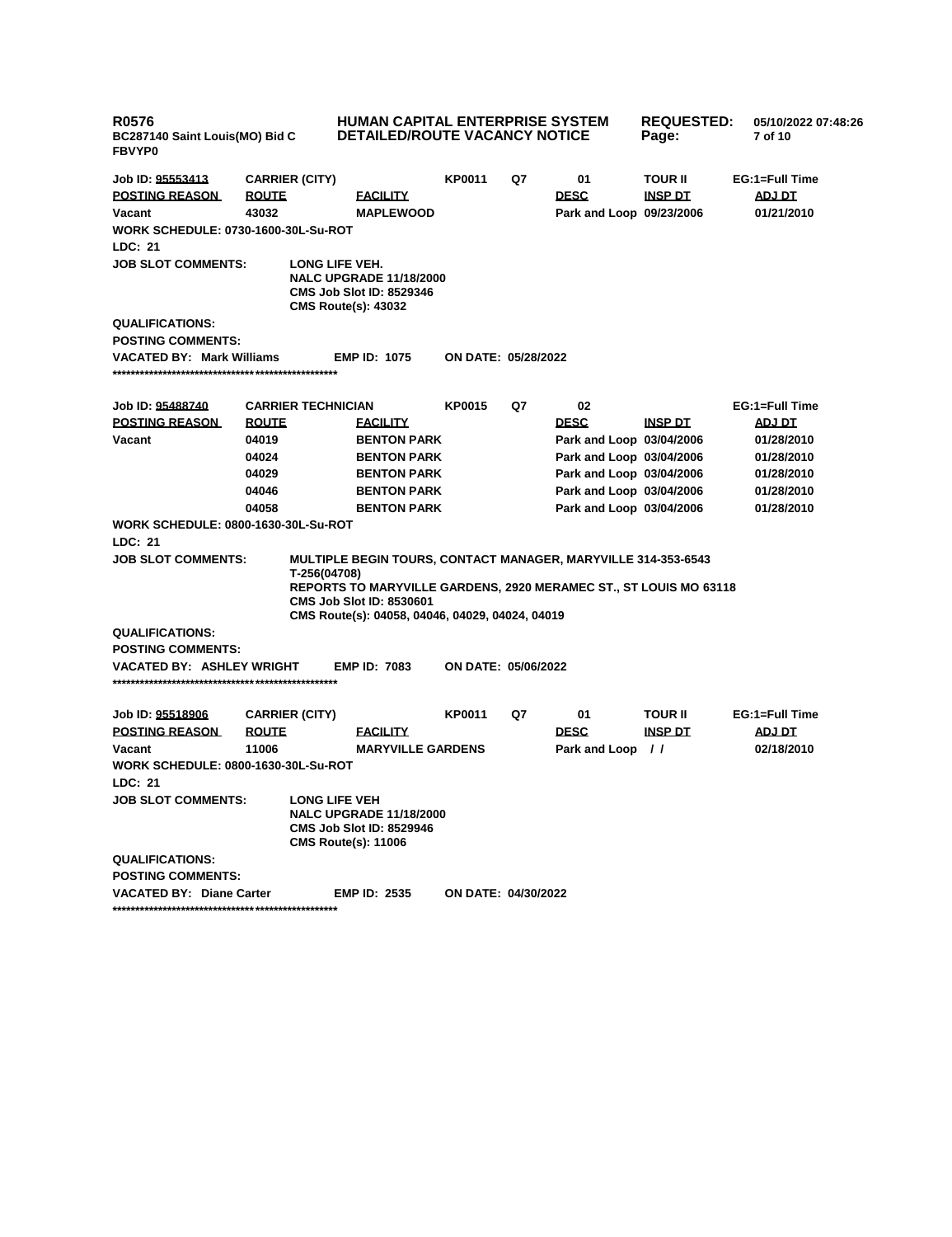| <b>R0576</b><br>BC287140 Saint Louis(MO) Bid C<br><b>FBVYP0</b>                                   |                                                | HUMAN CAPITAL ENTERPRISE SYSTEM<br>DETAILED/ROUTE VACANCY NOTICE |                            |    |                                         | <b>REQUESTED:</b><br>Page:       | 05/10/2022 07:48:26<br>8 of 10         |
|---------------------------------------------------------------------------------------------------|------------------------------------------------|------------------------------------------------------------------|----------------------------|----|-----------------------------------------|----------------------------------|----------------------------------------|
| Job ID: 95514857<br><b>POSTING REASON</b><br>Vacant<br><b>WORK SCHEDULE: 0800-1630-30L-Su-ROT</b> | <b>CARRIER (CITY)</b><br><b>ROUTE</b><br>21026 | <b>FACILITY</b><br><b>NORMANDY</b>                               | <b>KP0011</b>              | Q7 | 01<br><b>DESC</b><br>Park and Loop //   | <b>TOUR II</b><br><b>INSP DT</b> | EG:1=Full Time<br>ADJ DT<br>02/17/2012 |
| <b>LDC: 21</b>                                                                                    |                                                |                                                                  |                            |    |                                         |                                  |                                        |
| <b>JOB SLOT COMMENTS:</b>                                                                         |                                                | <b>CMS Job Slot ID: 8529204</b><br><b>CMS Route(s): 21026</b>    |                            |    |                                         |                                  |                                        |
| <b>QUALIFICATIONS:</b><br><b>POSTING COMMENTS:</b>                                                |                                                |                                                                  |                            |    |                                         |                                  |                                        |
| <b>VACATED BY: TOYA GORDON</b>                                                                    |                                                | <b>EMP ID: 5824</b>                                              | ON DATE: 05/06/2022        |    |                                         |                                  |                                        |
| Job ID: 95646360                                                                                  | <b>CARRIER (CITY)</b>                          |                                                                  | <b>KP0011</b>              | Q7 | 01                                      | <b>TOUR II</b>                   | EG:1=Full Time                         |
| <b>POSTING REASON</b>                                                                             | <b>ROUTE</b>                                   | <u>FACILITY</u>                                                  |                            |    | <b>DESC</b>                             | <b>INSP DT</b>                   | <b>ADJ DT</b>                          |
| Vacant                                                                                            | 21021                                          | <b>NORMANDY</b>                                                  |                            |    | Park and Loop //                        |                                  | 02/17/2012                             |
| <b>WORK SCHEDULE: 0800-1630-30L-Su-ROT</b><br>LDC: 21                                             |                                                |                                                                  |                            |    |                                         |                                  |                                        |
| <b>JOB SLOT COMMENTS:</b>                                                                         |                                                | <b>CMS Job Slot ID: 8529216</b><br><b>CMS Route(s): 21021</b>    |                            |    |                                         |                                  |                                        |
| <b>QUALIFICATIONS:</b><br><b>POSTING COMMENTS:</b>                                                |                                                |                                                                  |                            |    |                                         |                                  |                                        |
| <b>VACATED BY: ELICIA PEARSON</b>                                                                 |                                                | <b>EMP ID: 4223</b>                                              | ON DATE: 05/06/2022        |    |                                         |                                  |                                        |
| Job ID: 72158430                                                                                  | <b>CARRIER (CITY)</b>                          |                                                                  | <b>KP0011</b>              | Q7 | 01                                      | <b>TOUR II</b>                   | EG:1=Full Time                         |
| <b>POSTING REASON</b><br>Vacant                                                                   | <b>ROUTE</b><br>37017                          | <u>FACILITY</u><br><b>NORTH COUNTY</b>                           |                            |    | <b>DESC</b><br>Park and Loop 09/14/2019 | <b>INSP DT</b>                   | <b>ADJ DT</b><br>11/06/2019            |
| <b>WORK SCHEDULE: 0800-1630-30L-Su-ROT</b>                                                        |                                                |                                                                  |                            |    |                                         |                                  |                                        |
| LDC: 21                                                                                           |                                                |                                                                  |                            |    |                                         |                                  |                                        |
| <b>JOB SLOT COMMENTS:</b><br><b>QUALIFICATIONS:</b>                                               |                                                |                                                                  |                            |    |                                         |                                  |                                        |
| <b>POSTING COMMENTS:</b>                                                                          |                                                |                                                                  |                            |    |                                         |                                  |                                        |
| <b>VACATED BY: SHANICE WILLIAMS</b>                                                               |                                                | <b>EMP ID: 2343</b>                                              | <b>ON DATE: 04/22/2022</b> |    |                                         |                                  |                                        |
| Job ID: 95855496                                                                                  | <b>CARRIER (CITY)</b>                          |                                                                  | <b>KP0011</b>              | Q7 | 01                                      | <b>TOUR II</b>                   | EG:1=Full Time                         |
| <b>POSTING REASON</b>                                                                             | <b>ROUTE</b>                                   | <u>FACILITY</u>                                                  |                            |    | <b>DESC</b>                             | <b>INSP DT</b>                   | <b>ADJ DT</b>                          |
| Vacant                                                                                            | 37098                                          | <b>NORTH COUNTY</b>                                              |                            |    | Park and Loop 09/14/2019                |                                  | 11/06/2019                             |
| WORK SCHEDULE: 0800-1630-30L-Su-ROT<br>LDC: 21                                                    |                                                |                                                                  |                            |    |                                         |                                  |                                        |
| <b>JOB SLOT COMMENTS:</b>                                                                         |                                                | <b>CMS Job Slot ID: 8529600</b><br><b>CMS Route(s): 37098</b>    |                            |    |                                         |                                  |                                        |
| <b>QUALIFICATIONS:</b><br><b>POSTING COMMENTS:</b>                                                |                                                |                                                                  |                            |    |                                         |                                  |                                        |
| <b>VACATED BY: ALISHA ROBERTS</b>                                                                 |                                                | <b>EMP ID: 2280</b>                                              | ON DATE: 05/06/2022        |    |                                         |                                  |                                        |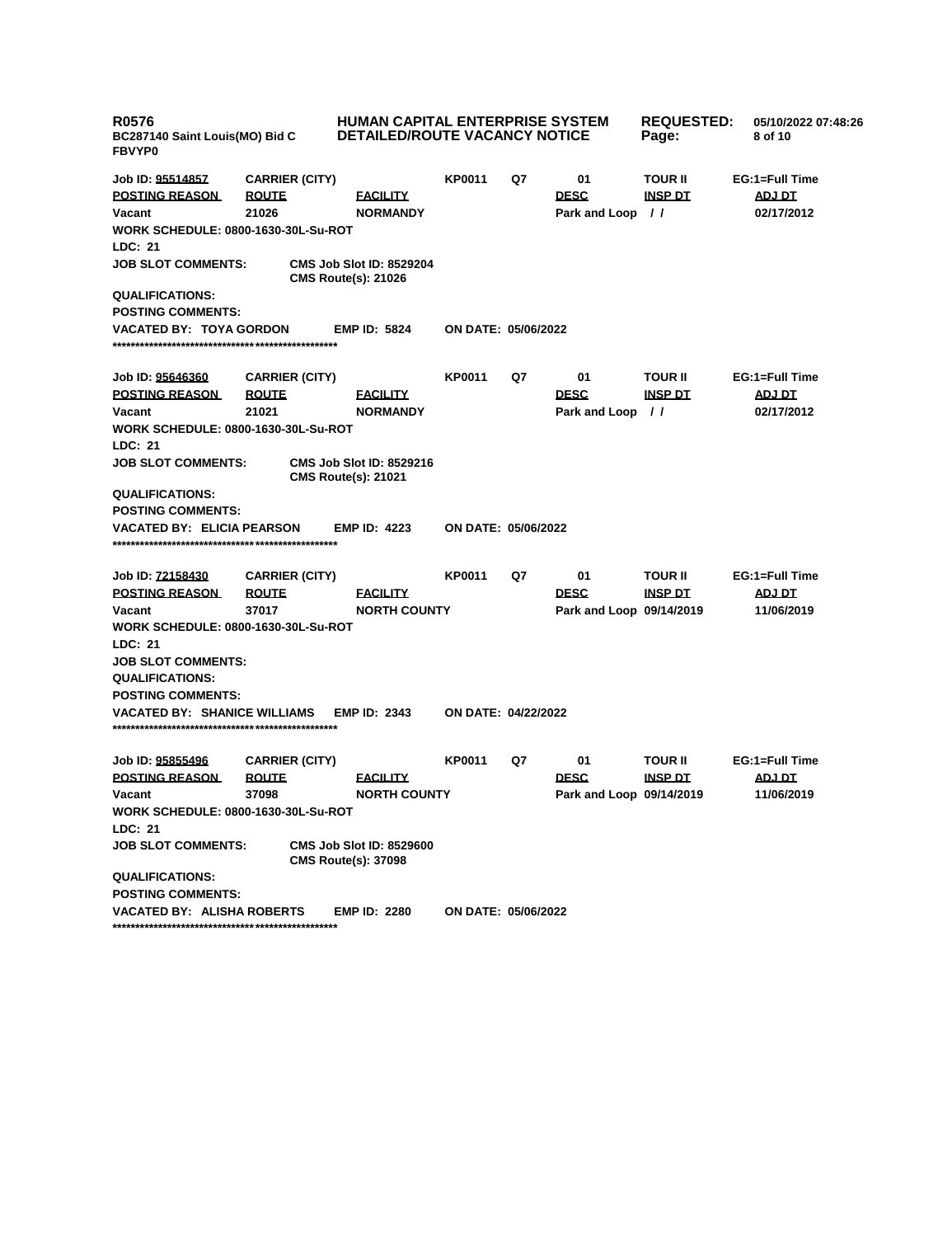| <b>R0576</b><br>BC287140 Saint Louis(MO) Bid C<br>FBVYP0 |                                                                               | <b>HUMAN CAPITAL ENTERPRISE SYSTEM</b><br><b>DETAILED/ROUTE VACANCY NOTICE</b>              |                     |    |                                                                                                            | <b>REQUESTED:</b><br>Page:                                                               | 05/10/2022 07:48:26<br>9 of 10                                                          |
|----------------------------------------------------------|-------------------------------------------------------------------------------|---------------------------------------------------------------------------------------------|---------------------|----|------------------------------------------------------------------------------------------------------------|------------------------------------------------------------------------------------------|-----------------------------------------------------------------------------------------|
| Job ID: 72969653<br><b>POSTING REASON</b><br>Vacant      | <b>CARRIER TECHNICIAN</b><br><b>ROUTE</b><br>32009<br>32013<br>32014<br>32005 | <b>FACILITY</b><br><b>OLIVETTE</b><br><b>OLIVETTE</b><br><b>OLIVETTE</b><br><b>OLIVETTE</b> | <b>KP0015</b>       | Q7 | 02<br><b>DESC</b><br><b>Dismount</b><br><b>Dismount</b><br><b>Curbline</b><br>Motorized<br><b>Curbline</b> | <b>TOUR II</b><br><b>INSP DT</b><br>09/14/2019<br>09/14/2019<br>09/14/2019<br>09/14/2019 | EG:1=Full Time<br><b>ADJ DT</b><br>11/06/2019<br>11/06/2019<br>11/06/2019<br>11/06/2019 |
| <b>WORK SCHEDULE: 0730-1600-30L-Su-ROT</b>               |                                                                               |                                                                                             |                     |    | <b>Motorized</b>                                                                                           |                                                                                          |                                                                                         |
| LDC: 21                                                  |                                                                               |                                                                                             |                     |    |                                                                                                            |                                                                                          |                                                                                         |
| <b>JOB SLOT COMMENTS:</b><br><b>QUALIFICATIONS:</b>      |                                                                               | U-253 (32708) 32009, 32013, 23014, 32005 & 30015 @ University City                          |                     |    |                                                                                                            |                                                                                          |                                                                                         |
| <b>POSTING COMMENTS:</b>                                 |                                                                               |                                                                                             |                     |    |                                                                                                            |                                                                                          |                                                                                         |
| <b>VACATED BY:</b>                                       |                                                                               | <b>EMP ID: 0000</b>                                                                         | <b>ON DATE:</b>     |    |                                                                                                            |                                                                                          |                                                                                         |
| Job ID: 95499597                                         | <b>CARRIER (CITY)</b>                                                         |                                                                                             | <b>KP0011</b>       | Q7 | 01                                                                                                         | <b>TOUR II</b>                                                                           | EG:1=Full Time                                                                          |
| <b>POSTING REASON</b>                                    | <b>ROUTE</b>                                                                  | <b>FACILITY</b>                                                                             |                     |    | <b>DESC</b>                                                                                                | <b>INSP DT</b>                                                                           | <b>ADJ DT</b>                                                                           |
| Vacant                                                   | 26093                                                                         | <b>SAPPINGTON</b>                                                                           |                     |    | <b>Curbline</b><br>Motorized                                                                               | 05/14/2012                                                                               | 07/19/2012                                                                              |
| <b>WORK SCHEDULE: 0800-1630-30L-Su-ROT</b>               |                                                                               |                                                                                             |                     |    |                                                                                                            |                                                                                          |                                                                                         |
| <b>LDC: 21</b>                                           |                                                                               |                                                                                             |                     |    |                                                                                                            |                                                                                          |                                                                                         |
| <b>JOB SLOT COMMENTS:</b>                                |                                                                               | <b>CMS Job Slot ID: 8530194</b><br><b>CMS Route(s): 26093</b>                               |                     |    |                                                                                                            |                                                                                          |                                                                                         |
| <b>QUALIFICATIONS:</b>                                   |                                                                               |                                                                                             |                     |    |                                                                                                            |                                                                                          |                                                                                         |
| <b>POSTING COMMENTS:</b>                                 |                                                                               |                                                                                             |                     |    |                                                                                                            |                                                                                          |                                                                                         |
| <b>VACATED BY: Terry Leonard</b>                         |                                                                               | <b>EMP ID: 6961</b>                                                                         | ON DATE: 05/06/2022 |    |                                                                                                            |                                                                                          |                                                                                         |
|                                                          |                                                                               |                                                                                             |                     |    |                                                                                                            |                                                                                          |                                                                                         |
| Job ID: 71271665                                         | <b>CARRIER (CITY)</b>                                                         |                                                                                             | <b>KP0011</b>       | Q7 | 01                                                                                                         | <b>TOUR II</b>                                                                           | EG:1=Full Time                                                                          |
| <b>POSTING REASON</b>                                    | <b>ROUTE</b>                                                                  | <b>FACILITY</b>                                                                             |                     |    | <b>DESC</b>                                                                                                | <b>INSP DT</b>                                                                           | ADJ DT                                                                                  |
| Vacant                                                   | 39041                                                                         | <b>SOUTHWEST</b>                                                                            |                     |    | Park and Loop 05/15/2006                                                                                   |                                                                                          | 02/24/2012                                                                              |
| <b>WORK SCHEDULE: 0800-1630-30L-Su-ROT</b>               |                                                                               |                                                                                             |                     |    |                                                                                                            |                                                                                          |                                                                                         |
| LDC: 21<br><b>JOB SLOT COMMENTS:</b>                     |                                                                               | <b>CMS Job Slot ID: 8530406</b>                                                             |                     |    |                                                                                                            |                                                                                          |                                                                                         |
|                                                          |                                                                               | <b>CMS Route(s): 39041</b>                                                                  |                     |    |                                                                                                            |                                                                                          |                                                                                         |
| <b>QUALIFICATIONS:</b><br><b>POSTING COMMENTS:</b>       |                                                                               |                                                                                             |                     |    |                                                                                                            |                                                                                          |                                                                                         |
| VACATED BY: EMILY EULER                                  |                                                                               | EMP ID: 6981                                                                                | ON DATE: 05/06/2022 |    |                                                                                                            |                                                                                          |                                                                                         |
|                                                          |                                                                               |                                                                                             |                     |    |                                                                                                            |                                                                                          |                                                                                         |
| Job ID: 95523007                                         | <b>CARRIER (CITY)</b>                                                         |                                                                                             | <b>KP0011</b>       | Q7 | 01                                                                                                         | <b>TOUR II</b>                                                                           | EG:1=Full Time                                                                          |
| <b>POSTING REASON</b>                                    | <b>ROUTE</b>                                                                  | <b>FACILITY</b>                                                                             |                     |    | <b>DESC</b>                                                                                                | <u>INSP DT</u>                                                                           | <b>ADJ DT</b>                                                                           |
| Vacant                                                   | 09004                                                                         | <b>SOUTHWEST</b>                                                                            |                     |    | Park and Loop 05/06/2006                                                                                   |                                                                                          | 02/24/2012                                                                              |
| <b>WORK SCHEDULE: 0800-1630-30L-Su-ROT</b>               |                                                                               |                                                                                             |                     |    |                                                                                                            |                                                                                          |                                                                                         |
| LDC: 21                                                  |                                                                               |                                                                                             |                     |    |                                                                                                            |                                                                                          |                                                                                         |
| <b>JOB SLOT COMMENTS:</b>                                |                                                                               | <b>POSTAL VAN</b><br><b>CMS Job Slot ID: 8529982</b><br><b>CMS Route(s): 09004</b>          |                     |    |                                                                                                            |                                                                                          |                                                                                         |
| <b>QUALIFICATIONS:</b>                                   | <b>OTHER VEHICLE</b>                                                          | <b>VALID STATE DRIVER'S LICENSE</b>                                                         |                     |    |                                                                                                            |                                                                                          |                                                                                         |
| <b>POSTING COMMENTS:</b>                                 |                                                                               |                                                                                             |                     |    |                                                                                                            |                                                                                          |                                                                                         |
| VACATED BY: MODOU BOUSSO LO EMP ID: 4265                 |                                                                               |                                                                                             | ON DATE: 05/06/2022 |    |                                                                                                            |                                                                                          |                                                                                         |
|                                                          |                                                                               |                                                                                             |                     |    |                                                                                                            |                                                                                          |                                                                                         |